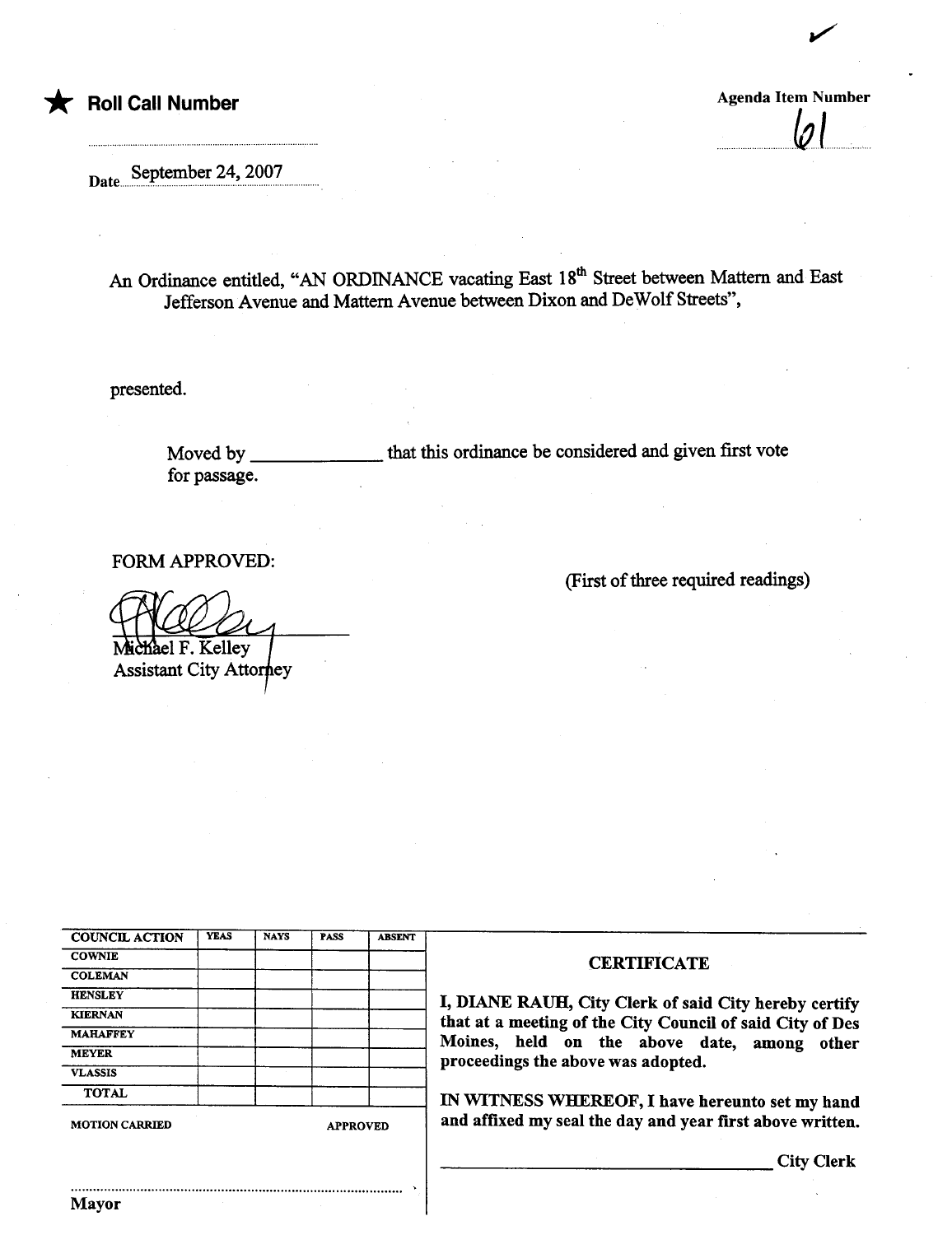Prepared by: Michael F. Kelley, Assistant City Attorney, 400 Robert D. Ray Drive, Des Moines, Iowa 50320 (515) 283-4124

ORDINANCE NO.

AN ORDINANCE vacating East 18<sup>th</sup> Street between Mattern and East Jefferson Avenue and Mattern Avenue between Dixon and DeWolf Streets.

WHEREAS, all prior requirements of law pertaining to the vacation of public right-of-way have been fuly observed; and

WHEREAS, it is desirable that the public right-of-way herein described be vacated;

NOW, THEREFORE, BE IT ORDAINED by the City Council of the City of Des Moines, Iowa:

Section 1. That East 18<sup>th</sup> Street between Mattern and East Jefferson Avenue and Mattern Avenue between Dixon and DeWolf Streets , more specifically described as follows, be and is hereby vacated.

All that part of Lot Z, T. E. Brown's, Official Plat, (Mattern Avenue) right-of-way lying North of and adjoining Block 11 and 12, of said T. E. Brown's, and lying North of and adjoining Lot K of said T. E. Brown's (East 18<sup>th</sup> Street) right-ofway, and all that part of said Lot K, (East  $18<sup>th</sup>$  Street) right-of-way lying East of and adjoining said Block 11, all now included in and forming a part of the City of Des Moines, Polk County, Iowa.

Sec. 2. The City of Des Moines hereby reserves an easement upon the property described above for the continued use and maintenance of any utilities now in place, with the right of entry for servicing same.

Sec. 3. That the City Clerk is hereby authorized and directed to cause certified copies of this ordinance and proof of publication thereof together with proof of publication of the notice of the public hearing on this matter to be properly filed in the office of the Recorder of Polk County, Iowa.